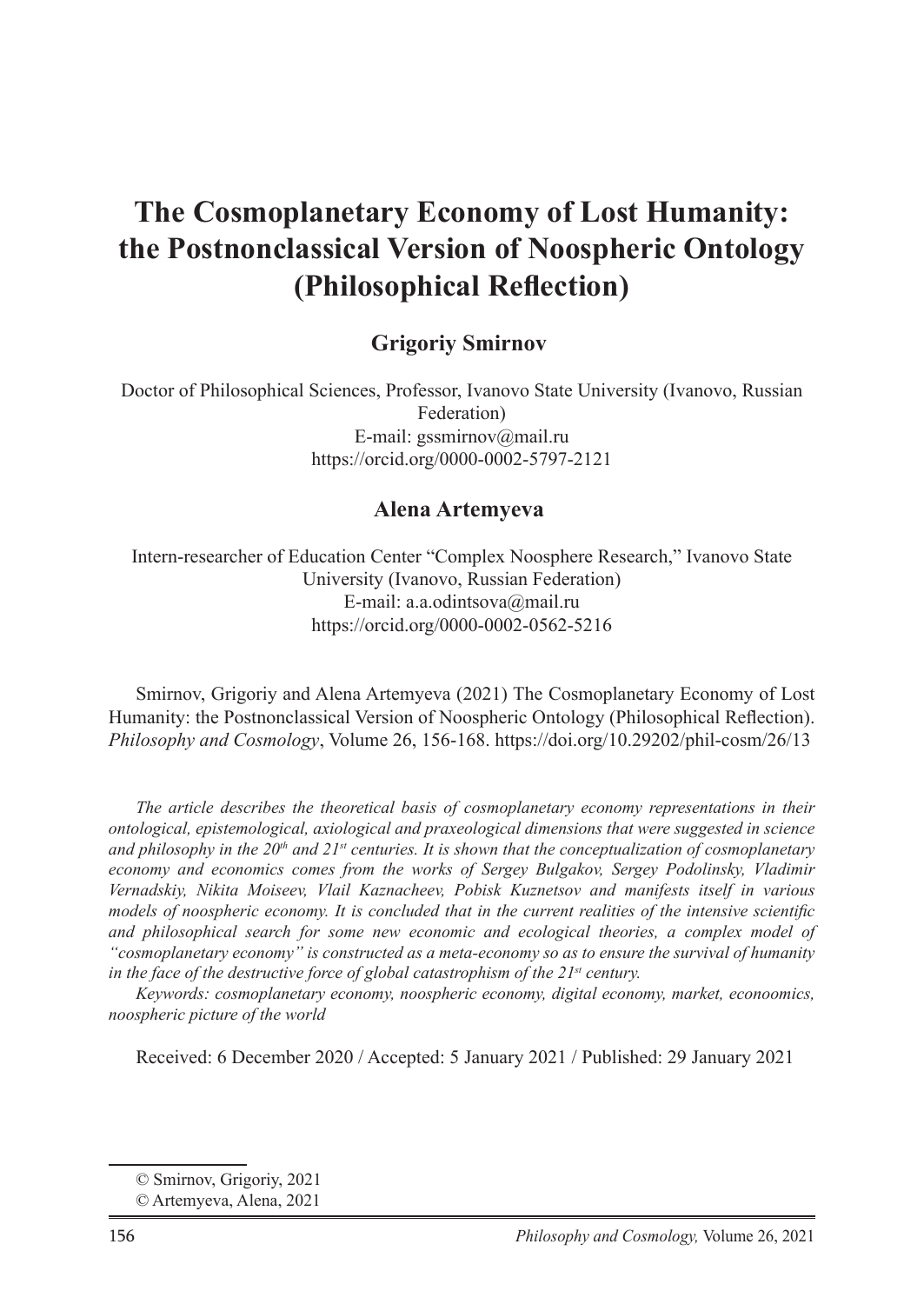Midway upon the journey of our life I found myself within a forest dark, For the straightforward pathway had been lost.

(Dante Alighieri. *Divine Comedy*.)

# **Metatheoretical preamble**

The modern economy world consists of a huge number of elements-subjects: local, regional, interregional, transregional and global subsystems of different levels and personifications are inextricably linked by a number of insurmountable (and even antagonistic) contradictions. All previous economic activity of mankind was based on the principles of extensive development and exploitation of nature in order to receive the maximum of economic benefits and satisfy all social and economic needs of an increasing number of people. Each civilization tried to find some way of extensive development, providing both the nation's best survival and effective defense of national interests, associated with rich and super-rich minority priorities. There was a worldwide competition of national elites, which traditionally resulted in small and large wars (in the  $20<sup>th</sup>$  century — in the World Wars) to institutionalize and constitutionalize different planetary economic models.

For two centuries, the civilizational approach had been explaining the economic technologies of world development; the creation of a global image of mankind had proved challenging for humanity divided by linguistic and cultural differences. Ultimately, the antagonisms manifested themselves in tragic series of both continental (O. Spengler) and planetary disasters (Meadows, 1991).

The first national not apocalyptic version of the Tower of Babel for global humanity was announced in literature in the 19<sup>th</sup> century (by Aleksander Pushkin, Mikhail Lermontov, Nikolay Danilevsky, Nikolay Gogol, Lev Tolstoy, Feodor Dostoevsky, Peter Kropotkin, Nikolay Fedorov, Vladimir Solovyov, Vladimir Vernadsky, Alexander Chizhevsky and others). On the border of the Western and Eastern worlds, they foresaw the inevitability of the country's existence in the grips of the geopolitical Eurasian future and so expressed the mission of absolute total-unity in the words of Vladimir Solovyov. "I call true or positive total-unity such a unity where the one exists not at the expense of all the other, but for the benefit of the whole," Vladimir Solovyov wrote. "A false, negative unity suppresses its elements and thus turns out to be emptiness" (Solovyov, 1988: 552).

Alexander Blok expressed a presentiment of insanely tragic but inexorably intervening globality in his "Scythians":

"For the last time — come to your senses, old world! The barbarian lyre is calling To a fraternal feast of labor and peace, For the last time — to a light fraternal feast!" (Blok, 1960: 362).

The modern processes of cardinal transformation of political, social, cultural international relations pose the problem of proper ways of global economy reformation. Transnational corporations and leading national economic entities are gradually turning into key actors in the modern historical process. Thus, classical formational revolutions are changing their theoretical political and economic face, becoming not spontaneous but conscious forms of synergistic praxeology. The nuclear era put an end to the traditional forms of the violent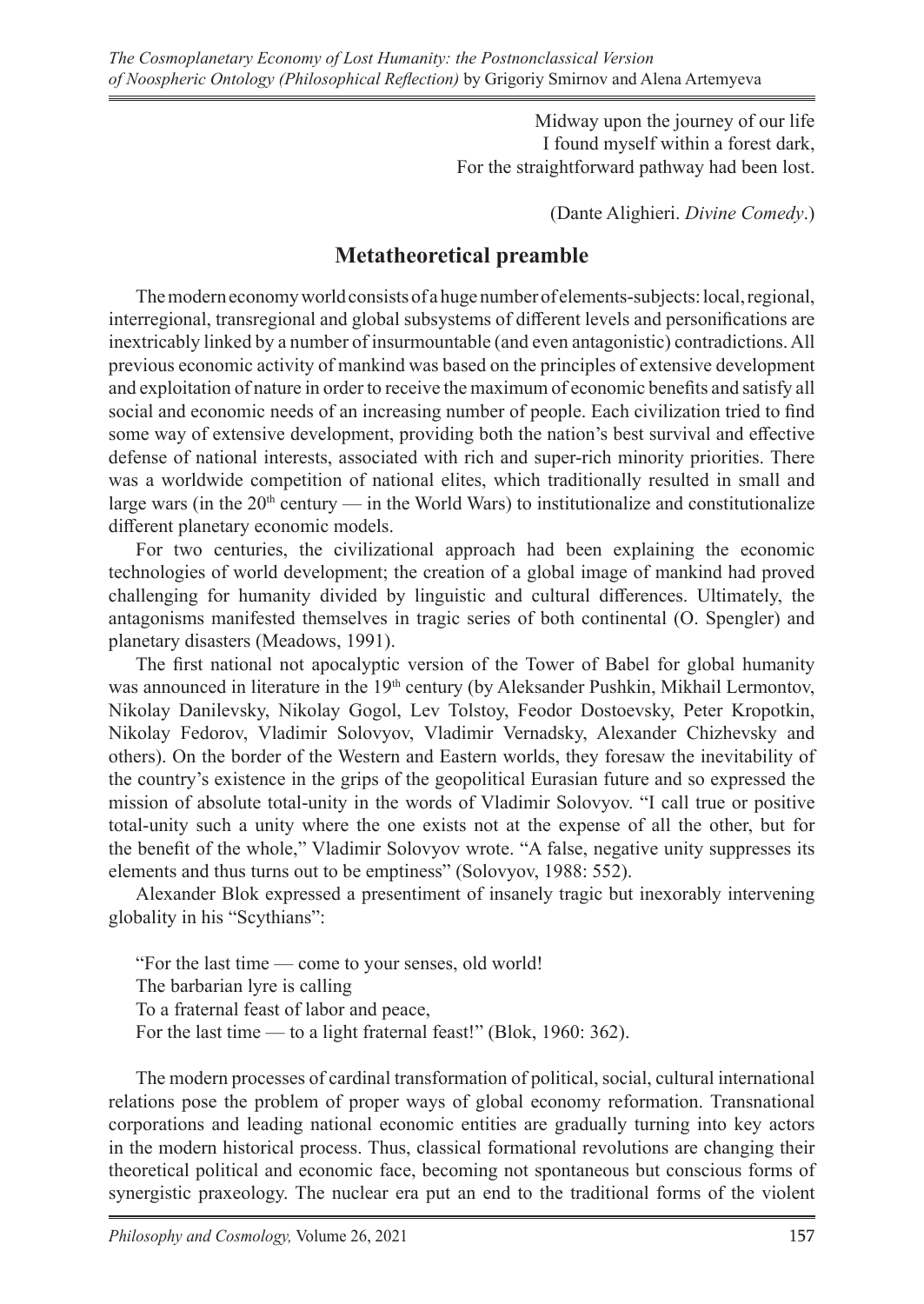solution of problems of diverse humanity and at the same time opened the gates for the triumph of non-violent forms of global coevolution, in the framework of which, however, the classic "philosophy of non-violence" was converted into its nonclassical and postnonclassical forms with their doubtful non-violent nature. In the era of digitalization and computer communication, the "invisible world government" is no longer invisible: it is successfully scanned with the help of a global computed tomograph based on the technologies of the "nooscope" (Vaino, 2012).

When a candidate for American President left-wing politician Bernie Sanders wins the hearts and minds of citizens, and the artist from New York David Datuna wants to buy Lenin's Mausoleum and put it in the United States, officially stating that "America is moving towards communism and socialist ideas," it should be recognized that the world has become radically different. The reality of this socialization of capitalist ideas in the context of the population growth was noted by scientists in their first reports to the Club of Rome in the  $20<sup>th</sup>$  century (Meadows, 1991) and was finally stated in the 21st century in the Report "Come On!" (Come On, 2018).

In the foreword to the report "Come On!" the authors emphasize that "the world is again in a critical situation," and therefore, this time they see a serious need to "question the legitimacy of the ethos of materialistic selfishness which is currently the most powerful driving force in the world." "The time has come, we believe, for a new Enlightenment or for otherwise overturning current habits of thought and action that only consider the short term. <...> However, unless the destructive driving forces of purely materialistic economic growth are tamed, we cannot escape the fear that 15 years from now the world will be in an even harsher ecological situation than it is today," the scientists are convinced. From this perspective the report "Come On!" is no longer just a diagnosis, it is a sentence for the lost humanity, to delay the execution of which Ernst Ulrich von Weizsäcker and Anders Wijkman (the authors of the report) offer a new economic paradigm for the future (regenerative urbanization, energy-efficient buildings, the orientation of public institutions towards the restoration of human and natural capital, implementation of "blue economy" principles according to which "product and consumption systems are inspired by nature"). Scientists admit that such "circular economy requires a new economic logic" in order to overcome the traditional "'fast turnover' principle — take, make and dispose": "humanity needs to find ways of initiating an environmentally enhancing, restorative relationship between cities and the natural systems they depend on; the mainstreaming of efficient, renewable energy systems for human settlements across the world; new lifestyle choices and economic opportunities which will encourage people to participate in this transformation process" (Come On, 2018).

In other words, new environmental, economic priorities should replace discredited political and social principles. Like the goddess Gaia, the biosphere encourages humanity to change radically or disappear from the surface of the planet Earth.

#### **Cosmoplanetary economy: in search of meganames**

The proper consideration of the modern cosmoplanetary economy requires the definition of the content of this phenomenon.

At first sight, the cosmoplanetary economy can be regarded as an economy where human activity goes beyond Earth and is organized outside it. A striking example of such cosmoplanetary economy can be found in the modern nascent branch of space tourism. The general idea of space tourism was born in 1967 when Barron Hilton (the president of Hilton Hotels) described his vision of the hotel on the moon, where the richest elite could be enjoying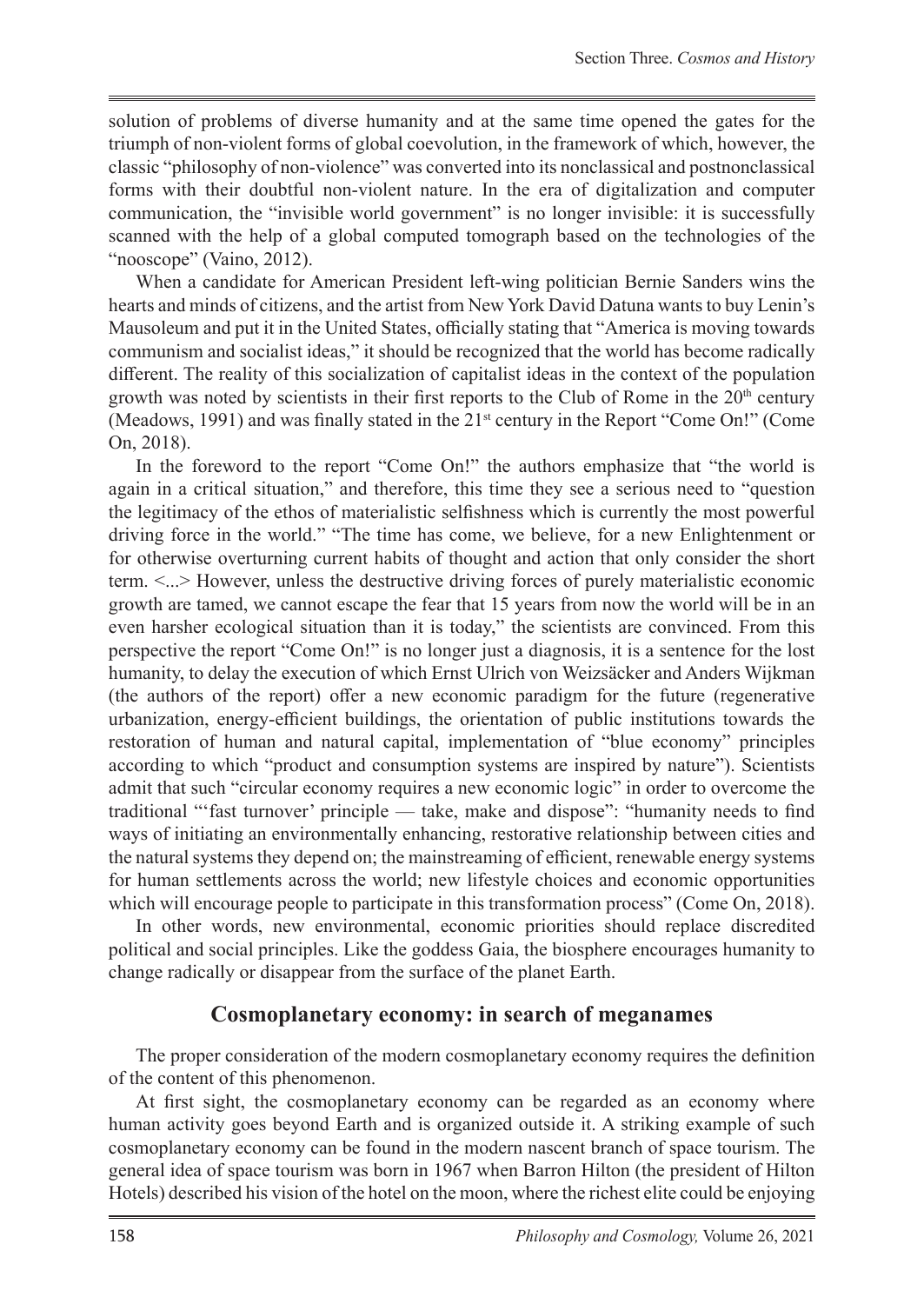the luxury of stars. Today Richard Branson's Virgin Galactic aims to become the world's first commercial "space line" offering flights with six minutes of zero gravity and stunning views. There are already more than 700 confirmed travelers, who wish to take the opportunity to travel into outer space and patiently wait for flights. More than that, Richard Branson is not the only space travel operator: Blue Origin, led by the Amazon founder Jeff Bezos, is also developing space tourism. It appears that this kind of tourism will not be just a luxury for the elite and a source of enrichment for the owners of this new branch of business, but it also will help humanity to respect and awe the planet Earth — the house where we live (Fyall, 2016).

Another example of cosmoplanetary economy was successfully demonstrated in American economist and politician Lindon LaRouche's "The Economics of the Noosphere" (LaRouche, 2001). In the book, the scientist proposed the idea of extending the principles of planetary "basic economic infrastructure" to the creation of synthesized natural conditions in outer space. He was convinced that in the process of space research, "when people are in outer space for months or more, mankind cannot endlessly rely on so-called "artificial life support"  $\langle \ldots \rangle$ , it is necessary to use natural principles in space" (LaRouche, 2001: 167). Lindon LaRouche noted that just as the principle of life was included in inanimate processes to change their functioning towards the formation of the biosphere, the intervention of the human mind in the development of the biosphere changed the functioning of the biosphere (LaRouche, 2001: 168). Thus, the human mind is able to bring planetary biospheric principles to a new level both on the planet Earth and in outer space. Such understanding of the cosmoplanetary role of the human mind enriches the content of cosmoplanetary economy, because it involves the conceptualization of cosmoplanetary life not only from the standpoint of extensive economic activity scale, but also in the context of possible intensive, reasonable human impact on outer space.

It should be noted that the ideas of this "intensive" cosmoplanetary economy were set forth by Konstantin Tsiolkovsky in his book "The Goals of Starfleet" (Tsiolkovsky, 1929). Scientist's views on life in outer space were presented in the context of developing a cyclic economic ecosystem of life support, which was closely related to the principles of organizing of biosphere and the current scientific development of mankind. In particular, the author explained how "a certain temperature, humidity, a specific composition of air and good food for plants and human could be achieved in outer space." He substantiated the structure of the space economy, in which "there is no need for a constant inflow of water or food for plants and animals. A certain supply of gases, water, soil and fertilizers is never depleted." According to the scientist, "the same is happening on the Earth, but it is happening on a larger scale." In general, all the benefits of relocation to outer space "are not possible to imagine" (Tsiolkovsky, 1929).

The cosmoplanetary function of the human mind in economic activity was also shown in the work of Sergey Podolinsky "Human labor and its relation to the distribution of energy on our planet" (Podolinsky, 2005). In his opinion, man is the only force of nature that is capable of increasing the share of the Sun's energy accumulated on the Earth by certain volitional acts called labor. Mental labor is cosmic in its nature and represents the only way that, with the help of more advanced machines and technologies, makes physical labor more productive, increases the energy budget of mankind, reduces the increase in entropy and eliminates the threat of the end of the Universe (Podolinsky, 2005).

For the understanding of human cosmoplanetary economic activity, the law of power conservation (as a universal law of nature), discovered by Pobisk Kuznetsov, is also significant (Bolshakov & Kuznetsov, 2014). According to the law, there is the preservation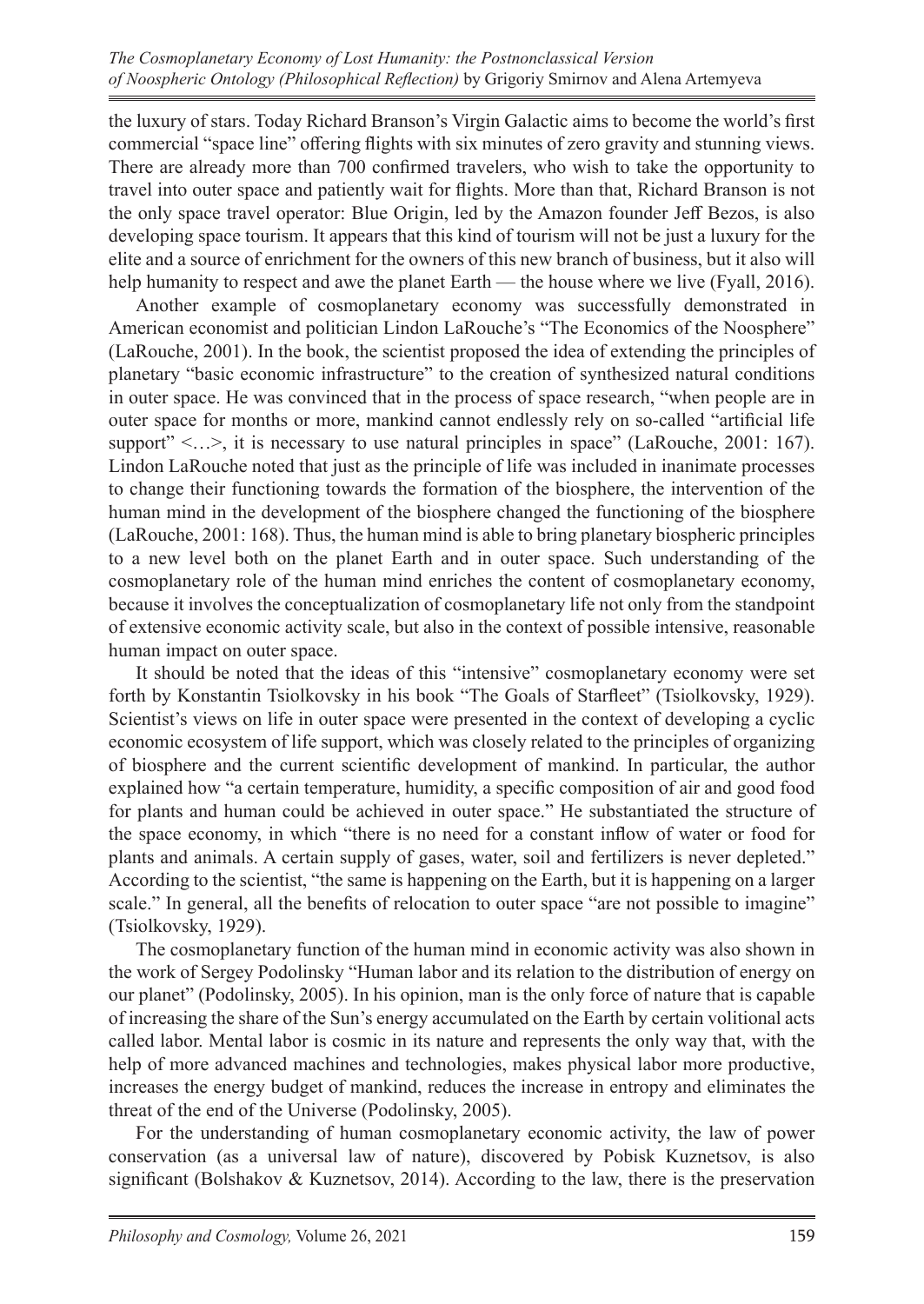of the exchange energy flow modulus, expressed in the universal language of space-time quantities. Modern scientists have shown how the development of specific social relations systems represents the universal law of nature: in private social systems, there are nonlinear processes of the struggle for power and the possibility of its use in certain interests (Bolshakov & Kuznetsov, 2014: 27).

The economic ideas of Pobisk Kuznetsov are also interesting. The scientist noted the importance of discovering new forces of nature for the benefit of society. His ideas involved the discovery of new types of energy used by the economic system and the creation of physical devices that could allow changing the direction of energy flows (Afanasyev & Kuznetsov, 2014). Moreover, Pobisk Kuznetsov predicted: "There will be ideas about the using of the full volume of the energy flow that permeates our planet, but at present science does not know anything about them" (Afanasyev & Kuznetsov, 2014).

All these ideas bring to mind the forgotten thoughts of ancient sages about the reverse effect of cosmic energy on humanity, about the fundamental unity of macro- and microcosm, and that "there is only the manifestation of the will of the Universe in the will of a human being and all other creatures (higher and lower). The voice of a human being, his thoughts, discoveries, concepts, truths and delusions are only the voice of the Universe" (Tsiolkovsky, 1928: 14).

Taking into account this interconnection of space and anthropogenic factor and increasing influence of mankind on near and far outer space, it seems true that modern humanity is witnessing "a new stage of evolution — geocosmic, geopolitical, social, demographic and noospheric" (Kaznacheev, 2010). The active role of humans and humanity in this process raises the issue of life-giving values and dominants of cosmoplanetary economy. From the axiological perspective, an increasingly manifesting itself link between humanity and outer space generates "the idea, that mankind is responsible for the cosmic evolution and influences it by good or evil" (Kaznacheev, 2010).

It also seems that this responsibility can be explained through the etymology of the term "economy" («οἰκονόμος») that includes two roots: "οἶκος" (home) and "νόμος" (a rule, a law). It appears that the concept of "home" can be understood both narrowly ("a man's home is his castle") and broadly ("my home is the planet Earth"). Taking into account this concept, it seems that the ontology of cosmoplanetary economy is generally constructed within the framework of econology (Reimers, 1990) (the science, which claims the connection and inseparability of economy and ecology, economic activity and ecological limitations from the coevolutionary point of view) and related concepts of "biosphere economy," "green economy," "blue economy."

Philosophical sense of cosmoplanetary economy also can be shown through the prism of Kant's "creative agnosticism" (Kant, 2017) from the perspective of delimitation of "economy in itself" and "economy for us." The "economy in itself" is aimed at expanded self-development in order to suppress competitors regardless of their economic goals. For example, for several centuries, the philosophy "big fish eat small fish" has become a form of oligarchic economy. Simultaneously, many areas of the real economy need not pyramidal but network values, providing the survival of humanity as an integral system, not as an antagonistic multiverse of separate global entities. Such cosmoplanetary "economy for us" (for multifaceted humanity in its relationship with the biosphere of the Earth and the whole Universe where "everything is connected to everything" (Commoner, 1974)) could become a real alternative to the modern "economy in itself."

Thus, the logic of the understanding of cosmoplanetary economy can be represented from its quantitative description (cosmoplanetary scale) to its qualitative characteristics (values and dominants of human interaction with the Universe).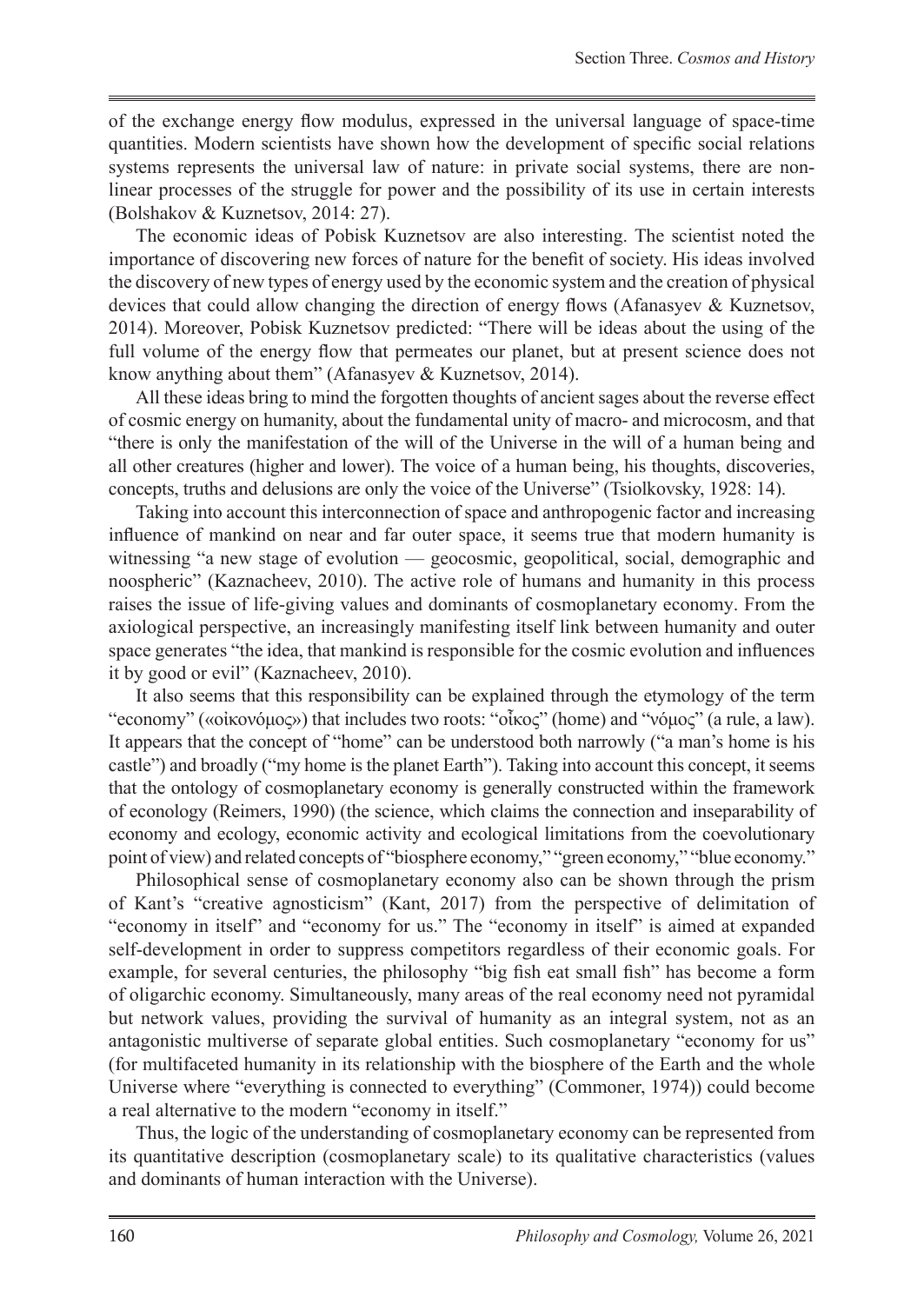# **Cosmoplanetary economy in the context of the "biosphere noosphere" transition**

It is difficult to consider the cosmoplanetary nature of human economic activity in isolation from the ideas of Vladimir Vernadsky, who first outlined the philosophical poetry of "cosmoplanetary unity" in the language of scientific discourse. His ideas about the cosmic process of the origin of a human being and his mind, about the strong link between humanity and the biosphere, about scientific thought and its role in the organization of planetary processes are especially significant for understanding cosmoplanetary economy. Academician noted: "A man must understand <…> that he is not random and independent of biosphere or noosphere natural phenomenon. He is the inevitable manifestation of the natural process that has been going on for two billion years at least" (Vernadsky, 1991: 21). The establishment of the noosphere "requires the manifestation of mankind as a whole" (Vernadsky, 1988: 35).

These philosophical reflections of Vladimir Vernadsky were received by the Novosibirsk school of academician Vlail Kaznacheev. The contribution of Vlail Kaznacheev to the development of knowledge-intensive and human-oriented economic activity cannot be overemphasized. The scientist admitted that mankind was on the verge of very serious trials: "Today these trials can be distinguished both in social and in cosmophysical planetary (geoecological) aspect" (Kaznacheev & Trofimov, 2019: 122). One of the central ideas of the academician is connected with the fact that a person has five socio-natural dimensions, the primary of which are human health and a set of socio-natural valences (the economic structure, family institutions, cultural traditions, a language) that determine the possibilities and the direction of human social activity. These dimensions must necessarily be taken into account when designing socio-economic, political, cultural and educational programs. Vlail Kaznacheev was deeply concerned that the logic of life "was reduced to the accumulation, concentration of economic potential, money and property values, not human lives." He wrote: "If we turn back to the past of science, to the most ancient times, it turns out that science and culture did not possess this important factor of accumulation, wealth and property, it went into the space of the intellectual movement of practice, life, the relationship of a man with the Earth, to his essence (which, apparently, is defined as a soul) and the space where a man exists on the planet Earth in the cosmic and solar world" (Kaznacheev & Trofimov, 2019: 122). Within this framework, the modern cosmoplanetary economy appears as a very ill patient, and some extreme measures are necessary in order to treat it.

Nowadays, this spiritual and intellectual component of the world-historical process has already become clearly visible. The ideas about socio-economic formations turn into theories of noospheric and ecological formations that suggest that the material and technical forms of human existence give place to rational and ecological priorities in the global historical process. For that reason, the development of the Noospheric ethical and ecological constitution of humanity, which "forms the legal basis of the global evolution of humanity and biosphere as a new — Noospheric, geocosmic stage of development" (Article 1), proclaims "the protection of the spiritual, ecological, energetic and information human rights" (Article 3), endows humanity with "ethical and ecological (cosmic), biological and social rights, freedoms and duties" (Article 4), seems to be important and timely (Gordina  $\&$ Limonad, 2007). Of course, the interests of humanity require further implementation of these noospheric principles in regional, national and international law, but the importance of this political and legal process is not evaluated at the appropriate level or not considered at all. Consumer economic consciousness neglects the idea that human economic activity can only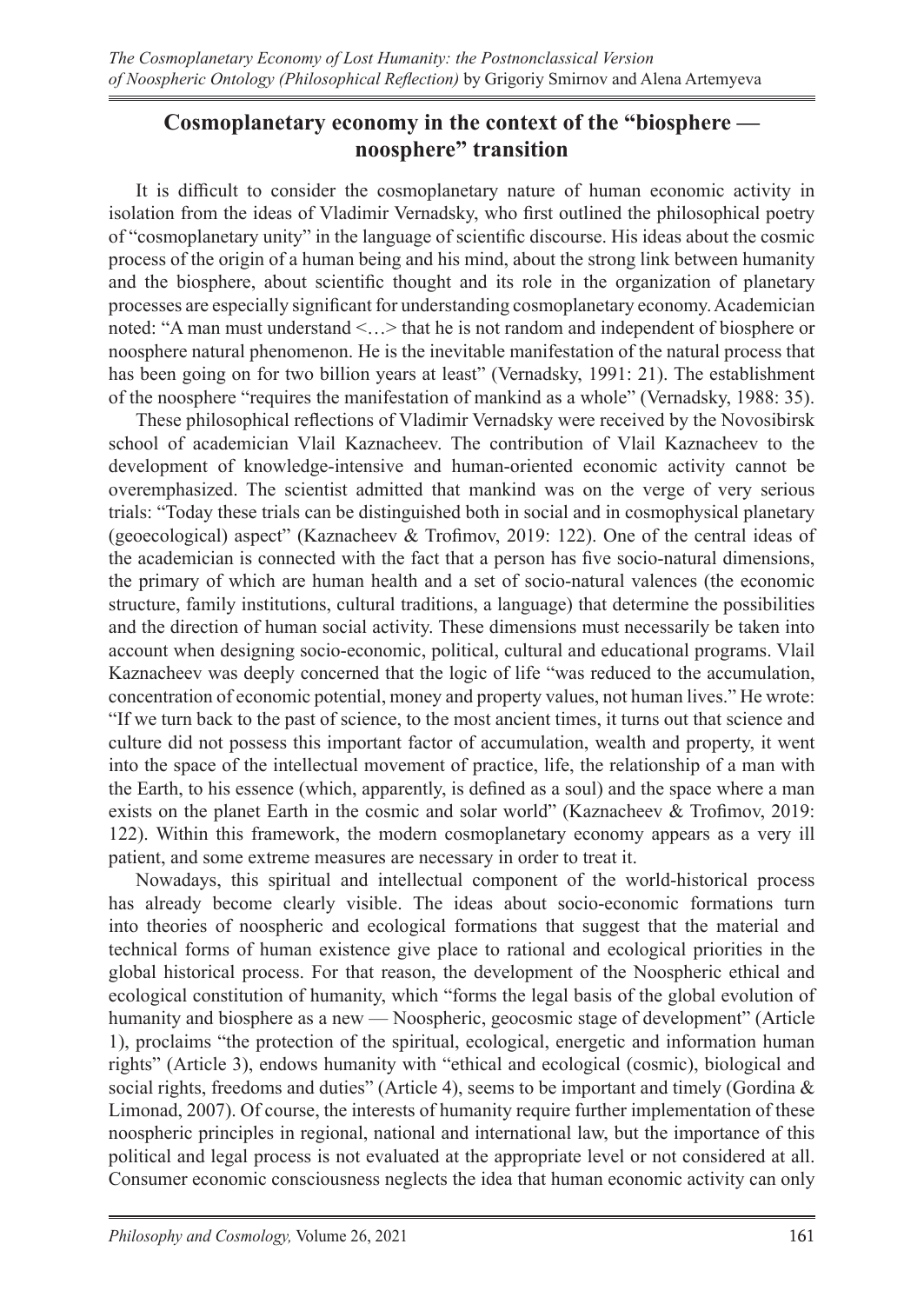rely on biospheric sources and exists only to assert the logic of noospheric processes. So the real organization of a proper cosmoplanetary economy as a valuable economic activity of mankind in the Universe faces formidable obstacles.

# **Cosmoplanetary economy in the noospheric picture of the world**

One of the difficult problems of cosmoplanetary economy conceptualization is connected with the search for an adequate theoretical dimension. The real cosmoplanetary economy's tragedy is that it is constantly placed in immeasurably smaller formats than it requires. According to its definition, its dimension cannot be less than the biosphere organization. Still, at the same time, it is affected by very strong fluctuations of the noospheric (social and socio-economic), but, in fact, anti-noospheric (unreasonable and irrational) order. Such an ambivalent situation presupposes an attempt to embed ideas about cosmoplanetary economy into the noospheric picture of the world (Lebedev & Panchenko, 2010). The application of the sphere approach to the representation of cosmoplanetary economy seems to be reasonable, because "a planet" itself already presupposes some spheres. So we offer to dwell on the model of the noospheric picture of the world that received its justification in Nikolay Antonov's work (Antonov, 2003).

Nikolay Antonov proposed a transitive chain "lithosphere — hydrosphere atmosphere — biosphere — sociosphere and — technosphere-noosphere" (Antonov, 2003: 170). This interpretation performs an important explanatory function: it shows the intermediate links between biosphere and noosphere. In this context, it is obvious that the transition from the biosphere to the noosphere cannot ignore these intermediate links. So, it seems quite possible to imagine "the transition from the biosphere to sociosphere" or "the transition from the biosphere to technosphere," which take place in literature.

Modern noospherology has adopted this global evolutionary transitivity from the lithosphere to noosphere and enriches it, building an increasing number of planetary spheres: the noospheric picture of the world in the context of the sphere approach in its minimalistic representation demonstrates the interaction between anthroposphere, biosphere, technosphere, sociosphere, cultural sphere (Smirnov, 2003) and also information sphere, ecosphere, semiosphere (Smirnov, 2011b) and energy sphere (Zhulkov, 2013). The theoretical completion of the sphere approach is achieved through the complementarity of the basic noospheric law (information generates energy, energy structures matter) (Dmitrevskaya, 1990) and the basic semiotic law (matter unfolds into energy, energy is "unpacked" into information) (Smirnov, 2008: 54). Thus, adequate consideration of cosmoplanetary economy within the noospheric picture of the world requires the identification of a large number of cause-and-effect chains.

At first glance, it seems that cosmoplanetary economy should be confined to the anthroposphere as self-realization of the principle of anthropocentrism. However, upon closer examination, it turns out that the anthropological principle presupposes the consideration of a human being precise as a rational being (Vernadsky, 1991). Thus, the concepts of the harmonious relationship between humanity and nature, of human-oriented economic activity, noospheric autotrophy (Zhulkov, 2011) and noospheric asceticism (Artemyeva, 2020) are becoming the integral markers of cosmoplanetary anthroposphere. The sociosphere of the life-giving cosmoplanetary economy is impossible out of high scientific social and natural standards for the organization of human activity, noospheric law (Borodin, 2015), collectivism and solidarity of mankind. For example, in the works of Vladimir Vernadsky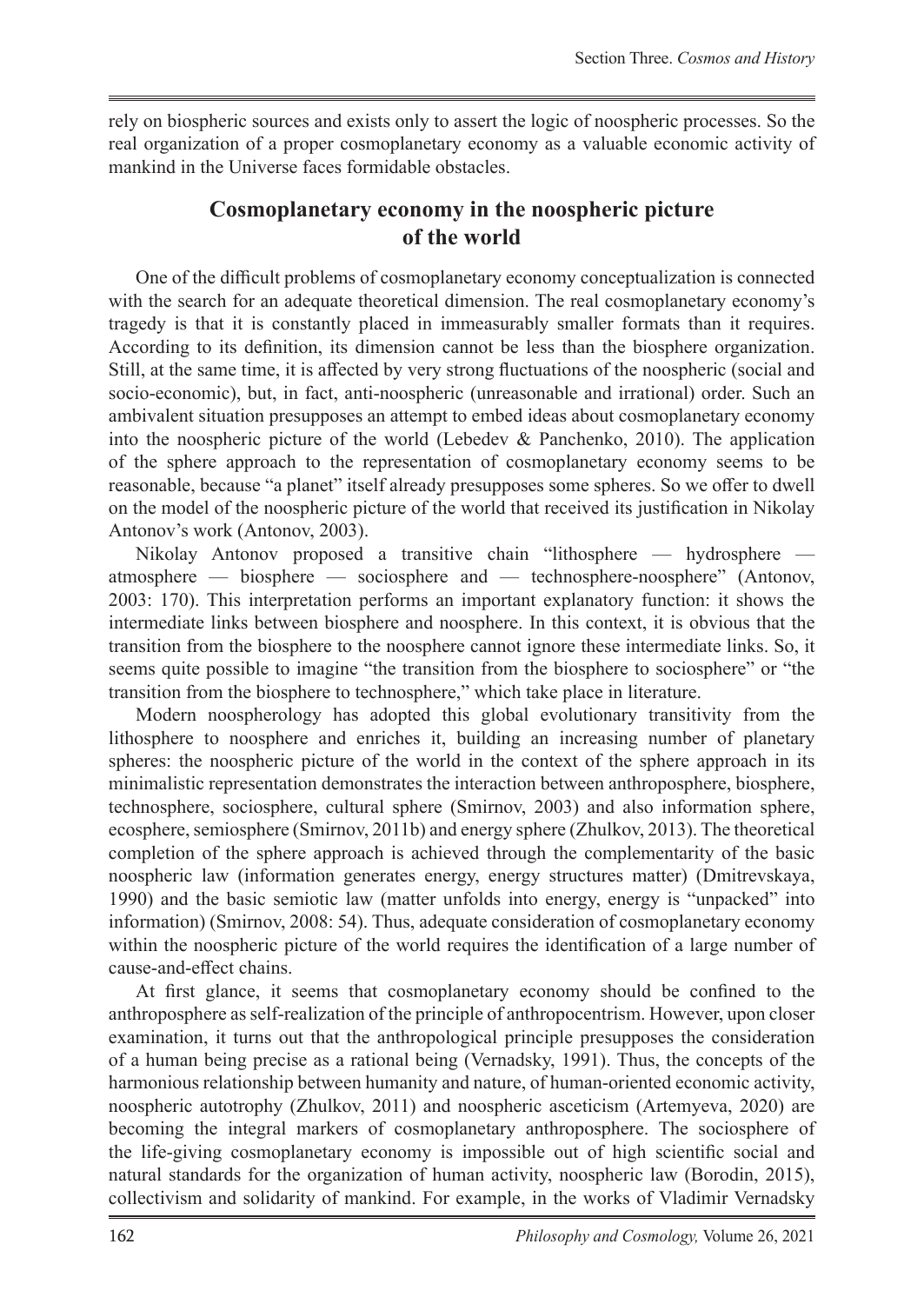these "standards" are formulated as the law of the "unity of mankind" (Vernadsky, 1991: 34), violation of which entails the inevitability of collapse and global destruction. The struggle for survival and natural selection in cosmoplanetary sociosphere thereby should be replaced by the philosophy of mutual assistance of Peter Kropotkin (Kropotkin, 1995) and the theory of altruism of Pitirim Sorokin (Dolgov, 2015).

Modern concepts of cosmoplanetary technosphere surpass the classical problem of the negative impact of technology on the environment and humanity (which, however, have not lost their relevance) and turn out to be closely related to the problem of interaction between the natural mind and artificial intelligence. It is clear that the epoch of the living matter development has been evolutionarily replaced by the epoch of the techno-substance (Balandin, 1993) development and in the third millennium is moving towards the dominance of intelligent matter (Bazaluk, 2016), built on the principle of complementarity of natural mind and artificial intelligence. The economy of matter gradually appears as the economy of energy and, at a certain stage, turns into the economy of information (in this case, "digital economy" is considered as an important part of it). These three historical forms of economy are subject to the principle of conformity. Only energy in its various socio-economic forms provides a transformation of matter, and only the human mind embodied in a variety of information forms makes the transformation of living and non-living matter possible.

The emerging informational formation (noo-formation) differs from the previous formations, because so-called artificial intelligence unexpectedly arises and even dares to claim the status of a special managerial (algorithmic) matter, showing its advantages in providing "optimal" similar to biosphere processes. The current dialectic of the natural mind and artificial intelligence achieves a new level of interaction, "overcoming the archetypes of an all-devouring crocodile as well as unconsciously working horse through the cognitive blast" (Smirnov & Smirnov, 2019: 138) and ensuring the processes of techno-social cephalization.

Thus, such paired ontological opposites as "technosphere and sociosphere," "biosphere and cultural sphere," "surrounding" anthroposphere (and genosphere (Savchenko, 2009), ethnosphere, natiosphere (Timofeev, 2005) associated with it), pose a universal set of values and goals and show the axiological coloring of the economic ontology of human existence.

## **The epistemological dimension of cosmoplanetary economy**

The problems of the cosmoplanetary economy proper values are closely related to the study of modern economic consciousness.

Methodologically this understanding is possible through the environmental and economic ideas of academician Nikita Moiseev, particularly about the multiple meanings of the term "market": a "commodity market" ("market" with a small "m"), "Market" ("market" with a capital "M") and "MARKET" ("market" in capital letters). The scientist used the concept of "Market" to explain complex social processes. He noted: "Market in its usual sense as a distribution tool is only a particular case of the Market as the only natural form of the comparison of the various forms of living matter organization and their rejection, the main factor determining the development of the world" (Moiseev, 1996: 49). Thus, the "principle of market" was understood by Nikita Moiseev as a universal regulator of human relations and so corresponded to the synergistic ideas of academician-mathematician, represented in the theory of universal evolutionism. The concept of this planetary "Market" ("market" with a capital "M") is strongly associated with the processes of cosmoplanetary organization, described through the prism of "MARKET" ("market" in capital letters) (Moiseev, 1995a). Nikita Moiseev noted the value of rational factors in human life (especially from the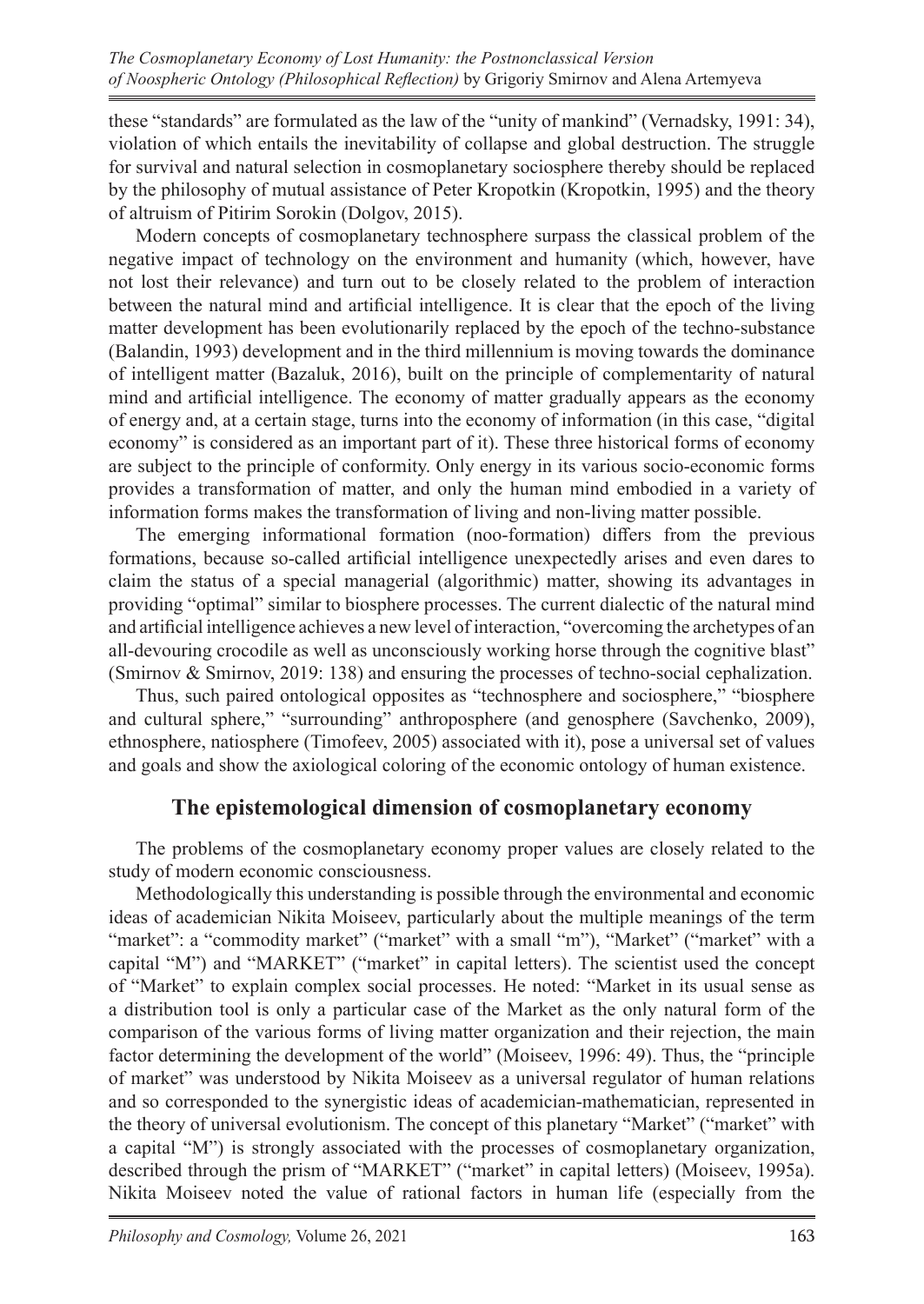perspective of the "rational society" organization (Moiseev, 1995b)) and was convinced that "at the new stage of anthropogenesis human life would be controlled by a new type of MARKET capable of foresight" (Stepanov, 2013: 56). He wrote: "If the birth of LIFE is considered as the first fundamental bifurcation of the process of cosmic evolution, then the second bifurcation is the birth of MIND. This is a restructuring of the very content of biosphere development, because qualitatively new principles of selection, formulated by human MIND, appear" (Moiseev, 1995b: 163). Thus, the birth of MIND and its influence on the evolution processes turns "Market" into "MARKET."

All three meanings of "market" also suggest that its concept includes the dimensions of continental, regional, local and individual markets. In this sense, it seems that the term "MARKET" is well correlated with the idea of Sergey Bulgakov about "the understanding of the world as an economy" (Bulgakov, 2009: 38) and in modern socio-philosophical discourse is close to the views of Karen Momdzhyan, who considers the economy not as an independent sphere of production, but as "a system of distributional relations" (Momdzhyan, 2019: 32) in various subsystems of society. This approach reveals a significant epistemological dimension of economy (as a way of the understanding of the world as a whole (Sergey Bulgakov), as a way of the study of cosmoplanetary evolutionary processes (Nikita Moiseev), as a way of benefit sharing in various spheres of public life (Karen Momdzhyan)), that expands its content to the methodological level. This meaning of economy brings it closer to the concept of economics (as a science, a field of knowledge about various ways of efficient organization of production and distribution relations, exchange and consumption of necessary goods).

The list of Nobel Prizes in Economics (Namyatova & Semin, 2020) illustrates some features of modern economic consciousness: the awards are almost always for some specific economic achievements in a particular area of global economy, but in the list of "high-quality Nobel products" there are not any versions of cosmoplanetary economy. Of course, it would be wrong to insist that there are not any fundamental cosmoplanetary economic theories at all. For example, some reports to the Club of Rome could claim the prize of the Swedish State Bank, but they are not nominated for it, as if they are outside the human future. However, the transition from the "Earth" economy to cosmoplanetary economy is the reality of the contemporary world where mankind is waking up from "consumer fever" under the influence of COVID-shock.

Unfortunately, Barry Commoner's "environmental laws" have not been implemented in the modern political economy yet. The capitalist economy does not understand that "Everything is connected to everything," "Everything must go somewhere," "Nature knows better," and "Nothing is given for free" ("Everything has to be paid for") (Commoner, 1974). An integral "political econology" ("biospheric political economy," "econoomics") has not been created yet, and humanity is still in captivity of economic anthropocentrism, which destroys nature — the sphere of human existence and consciousness. Modern capitalist society is unable to give up its "extreme dreams" of over-consumption in conditions of overexploitation of "the nature of nature" (Morin, 2005) and "the nature of human."

Econoomics provide a necessary integral way of considering the modern cosmoplanetary economy — the interdisciplinary and transdisciplinary field of knowledge, describing the noospheric face of human economic activity and aimed at finding some "proper" attractors of harmonious social, natural and cultural development of cosmoplanetary life, where the economic entities of different degrees of complexity and organization pursue their goals and values that sometimes coincide and sometimes contradict the interests of other praxeological actors (Smirnov & Odintsova, 2019).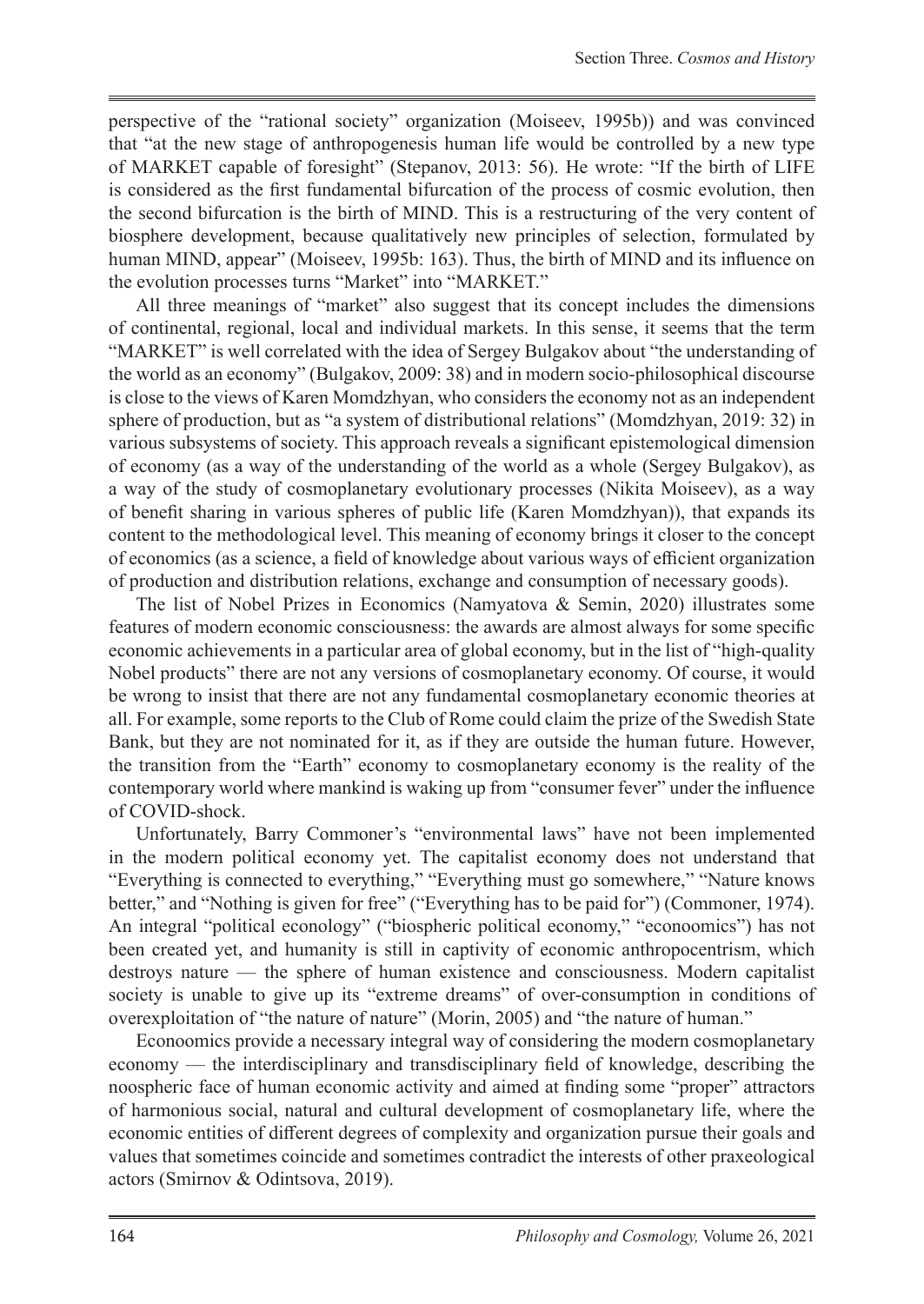We believe that the problem of econoomics' subject area can be viewed from the perspective of the laws of Barry Commoner. For example, the formula "Everything is connected to everything" is not only ontological (as it seems at first glance): it contains the diverse philosophical palette of the world-building process (including cognition processes, value orientations and activity approaches) and shows that the consideration of cosmoplanetary economy should not be unconsciously limited to one or another kind of "centrism" (sociocentrism, anthropocentrism, economic centrism). This formula shows the dialectical complementarity of "Everything in everything" and "All in one." The problem is that the real universal meaning of this thought in the modern economy is often "limited" ("everybody is connected to everyone," "everything is connected to everything materially," "everything is connected to everything energetically") and serious difficulties also arise due to the fact that few people know how "everything is connected to everything." Thus, the way to overcome the crises of modern economic thought is to develop econoomics as a due synthetic paradigm.

The advancement of econoomics is significant because the traditional ecological paradigm of economic development is no longer valid: the informational paradigm is being implemented in the economy as a key driver. In fact, the role of the digital sphere (as a certain part of the infosphere) can be expressed in terms of additionality: a more complex digital paradigm includes both economic and ecological, technological, anthropological, cultural paradigms. Such digital "common denominator" can unite in the numerator all the forms of human cosmoplanetary life in the noospheric epoch with its advantages and disadvantages. All these digitized forms can be properly organized in the context of econoomics, intended to provide the orientation of the infosphere (and digital sphere) to reconstruct life-giving socionatural and socio-cultural integrity.

#### **Cosmoplanetary economy and noospheric economy**

This research on cosmoplanetary economy should be supplemented by the analysis of the relations between the concepts of "cosmoplanetary economy" and "noospheric economy."

In modern literature, the authors' concept of the noospheric economy is considered primarily due to a proper, reasonable, creative, green economy. For example, Peter Nikitenko considers noospheric economy as "a reasonable way of social reproduction of goods, works and services based on improving the system of corporate innovative production relations and predominantly postindustrial productive forces in order to provide the development of human personality, preservation of nature for future generations, sustainable growth of the gross domestic product and its reasonable distribution between relatively rich and relatively poor members of society with maximum employment of the working-age population in a socially-oriented economy" (Nikitenko, 2006: 16-17). Aleksander Subetto, in his "Manifesto of Noospheric Socialism," defines noospheric economy as "a noospheric-socialist mode of social production, which is built on the basis of the Synthetic Civilization Revolution, on the basis of intelligent, knowledge-intensive market-planned economies. It is presented as a result of the transition from the 'epoch of political bourgeois economy' to the 'era of social economy' [...], the basis of which is a 'social economy of labor' [...]. Noospheric economy is both the labor economy and the economy on the foundation of the unity of labor and intelligence and manifests itself through the quality of management of socio-economic, scientific-technical and socio-natural development of society as a whole and the development of noosphere" (Subetto, 2011: 73, 75).

From this point of view, the noospheric economy can be considered a real due concept of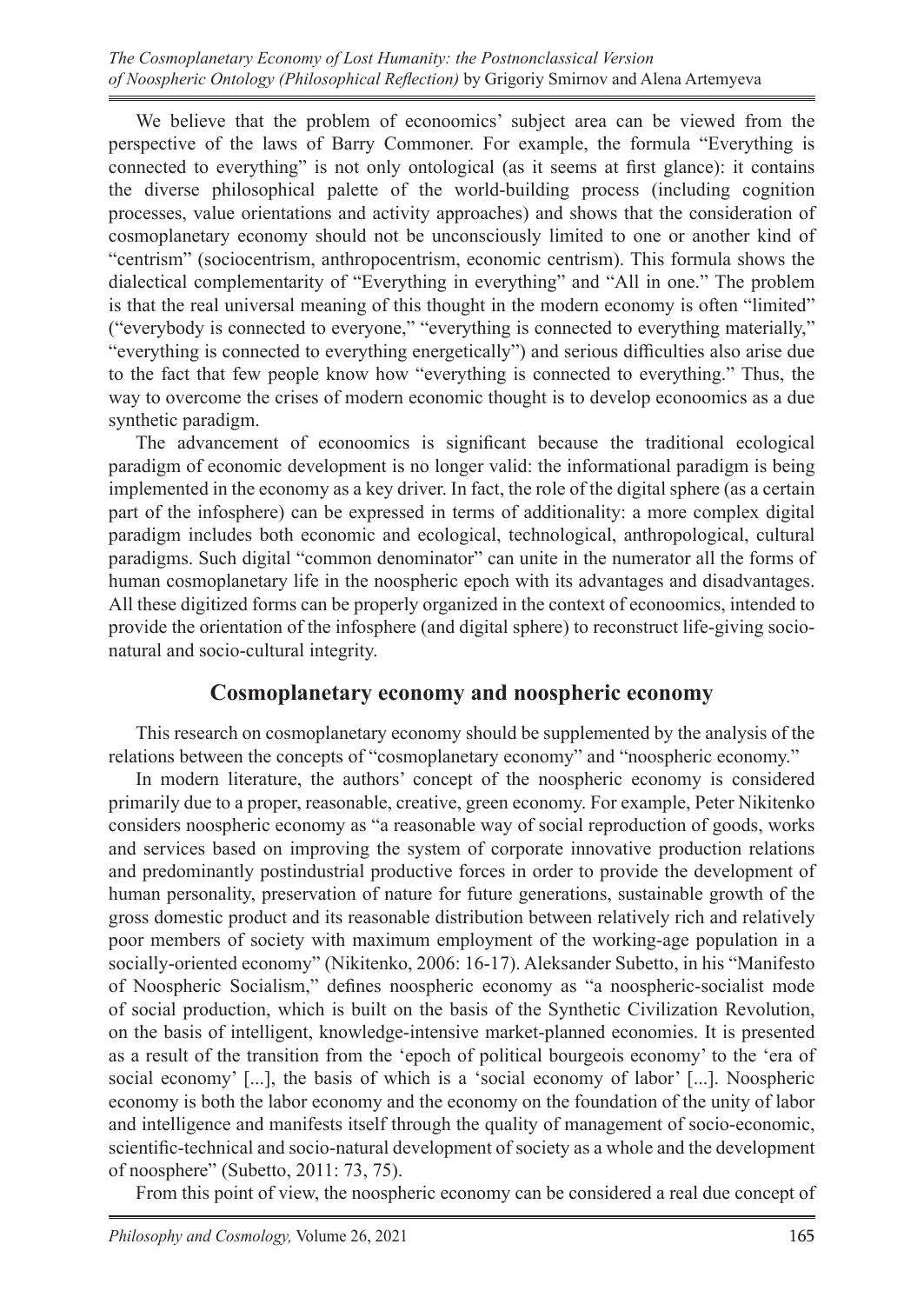the cosmoplanetary economy— the tragic reality of modern mankind. At the same time, taking into account the axiological approach to the understanding of cosmoplanetary economy as an economic activity focused on achieving life-giving integrity in the Universe, the concepts of noospheric and cosmoplanetary economy can be considered as future synonyms. Nowadays, such a change of the modern economy concept from regional to global and from global to cosmoplanetary seems the only way for humanity to survive.

#### **Conclusion**

Finally, it should be noted that the importance of the cosmoplanetary economy investigation is determined both by the ontological status of the phenomenon (in its extensive and intensive dimensions) and by the urgent necessity of filling its content with an axiological and epistemological component. An effective, life-giving reorganization of cosmoplanetary economic order that is now under the severe strain of the technosphere is seen as the only way to overcome modernity's global catastrophism.

Some proper attractors of economic development are found in the noospheric thought of Vladimir Vernadsky (Vernadsky, 1991) and related philosophical ideas about rational society as "a society moving in the era of noosphere" (Moiseev, 1995b: 318), about noospheric consciousness (Smirnov, 1998), econoomics (Smirnov & Odintsova, 2019), noospheric strategy of the transition to the sustainable development (Ursul, 1998), about basic noospheric law (Dmitrevskaya, 1998) and basic semiotic law (Smirnov, 2011a), a noospheric human being (Melikyan, 2013), which can provide the re-formation of cosmoplanetary economy towards preservation and enhancement of the world economic integrity as a necessary condition for the survival of mankind.

## **References**

- Afanasyev, Viktor and Pobisk Kuznetsov (2014) *Some Questions of the Management of Scientific and Technical progress.* Available online: http://xn--80adbkckdfac8cd1ahpld0f.xn- p1ai/files/Kuznetsov/contents\_vol3.pdf
- Antonov, Nikolay (2003) *The philosophy of Consciousness and Noosphere*. Ivanovo: The Publishing House of Ivanovo State University.
- Artemyeva, Alena (2020) Asceticism as an Anthropological Paradigm of Global Economic Consciousness. *The Bulletin of the Ivanovo State University.* Series: Humanities. Volume 2, 89-97.
- Balandin, Rudolf (1993) *The organism of the biosphere and the mechanism of the technosphere.* Available online: http://claw.ru/1news/referaty/biologiya-i-estestvoznanie/trikoncepcii-noosfery.html
- Bazaluk, Oleg (2016) *The Theory of Evolution: From a Space Vacuum to Neural Ensembles and Moving Forward.* Newcastle upon Tyne: Cambridge Scholars Publishing.
- Blok, Alexander (1960) Scythians. In *Collected Works in Eight Volumes*. Edited by V. Orlov, A. Surkova and K. Chukovsky. Volume 3. State Publishing House of Artistic Literature, 360–362.
- Bolshakov, Boris and Oleg Kuznetsov (2014) P. G. Kuznetsov and the Problem of Sustainable Development of Humanity in the System "Nature — Society — Human." *The Bulletin of the Russian Academy of Natural Sciences.* Volume 4, 26–34.
- Borodin, Evgeniy (2015) Noospheric Law: Philosophical Representation of Legal Global Consciousness. *The Theory and Practice of Social Development.* Volume 20, 245–248.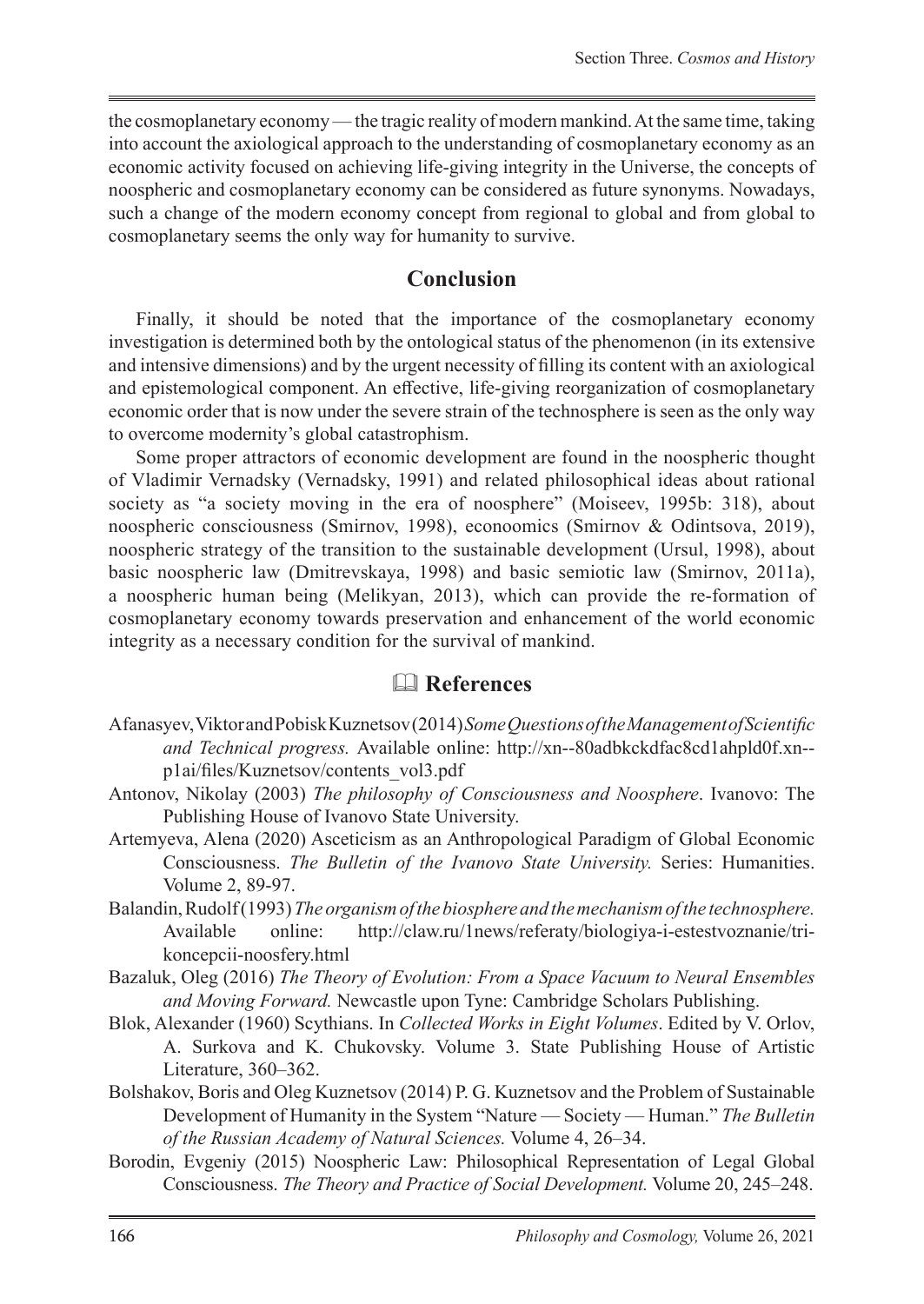- Bulgakov, Sergey (2009) *The Philosophy of Economy.* Edited by O. Platonov. Institute of Russian Civilization.
- *Come On! Capitalism, Short-termism, Population and the Destruction of the Planet* (2018) Available online: http://filipmalinowski.net/Club Of Rome-report-2018 ComeOn. pdf
- Commoner, Barry (1974) *The Closing Circle*. Leningrad: Gidrometeoizdat.
- Dmitrevskaya, Irina (1990) Noosphere as a systemically organized universal. In *Philosophical origins of V. I. Vernadsky's doctrine of the biosphere and noosphere.* Ivanovo: The Publishing House of Ivanovo State University, 44–46.
- Dmitrevskaya, Irina (1998) "Timaeus" of Plato: the Myth of Living Outer Space. In *Noospheric idea and the future of Russia.* Ivanovo: The Publishing House of Ivanovo State University, 29–32.
- Dolgov, Aleksander (2015) The Theory of Altruism by Pitirim Sorokin: Global Perspective. *Journal of Sociology and Social Anthropology.* Volume 2, 32–44.
- Fyall, Alan (2016) *The Next Big Adventure. Opinion: Space Tourism.* Available online: https://www.ucf.edu/pegasus/space-tourism/
- Gordina, Lubov and Michail Limonad (2007) *Noospheric Ethical and Ecological Constitution of Mankind (Noo-Constitution)*. Moscow-Toropets: RITA.
- Kant, Immanuel (2017) *The Criticism of Pure Reason*. Moscow: AST.
- Kaznacheev, Vlail (2010) *The noosphere of V. I. Vernadsky is the autotrophy of humanity.* Available online: http://www.trinitas.ru/rus/doc/0203/001a/02030010.htm
- Kaznacheev, Vlail and Alexander Trofimov (2019) The Spirituality of Humanity is a Cosmoplanetary Phenomenon (Possible Ways of Spiritual Consistency and Preservation of Life in the Nookosmos). In *Social and Demographic Potential of Russia: State and Prospects*. Moscow: Publishing house "Econ-Inform", 121–146.
- Kropotkin, Peter (1995) *Mutual Assistance as a Factor of Evolution.* Moscow: Nauka.
- LaRouche, Lindon (2001) *The Economics of the Noosphere.* EIR News Service, Inc.
- Lebedev, Sergey and Aleksander Panchenko (2010) Noospheric picture of the world. *Man*. Volume 5, 5–18.
- Meadows, Donella (1991) *The Limits to Growth.* Translated by G. A. Yagodina. The Publishing House of Moscow State University.
- Melikyan, Merine (2013) *Category "Noospheric Man" in the Modern Russian Philosophy of a Human Being.* Available online: https://evestnik-mgou.ru/vi/Articles/Doc/485
- Moiseev, Nikita (1996) *Agony of Russia. Does it Have a Future?* Moscow: Ecopress.
- Moiseev, Nikita (1995a) *Historical Development and Environmental Education.* Moscow: MNEPU.
- Moiseev, Nikita (1995b) *Modern Rationalism.* Moscow: MGVP KOKS.
- Momdzhyan, Karen (2019) Economy as an Object of Social and Philosophical Consideration. *Economic Revival of Russia.* Volume 3 (61), 30–34.
- Morin, Edgar (2005) *Nature of Nature.* Moscow: Progress-Tradition.
- Namyatova, Lyudmila and Aleksander Semin (2020) *Laureates of the Nobel Prize in Economics (1969–2019)*. Moscow: The Fund for the Development and Support of Youth "Personnel Reserve."
- Nikitenko, Peter (2006) *Noospheric Economy and Social Policy: the Strategy of Innovative Development.* Minsk: Belarusian Science.
- Podolinsky, Sergey (2005) *Human Labor and Its Relation to the Distribution of Energy.* White Alvy.